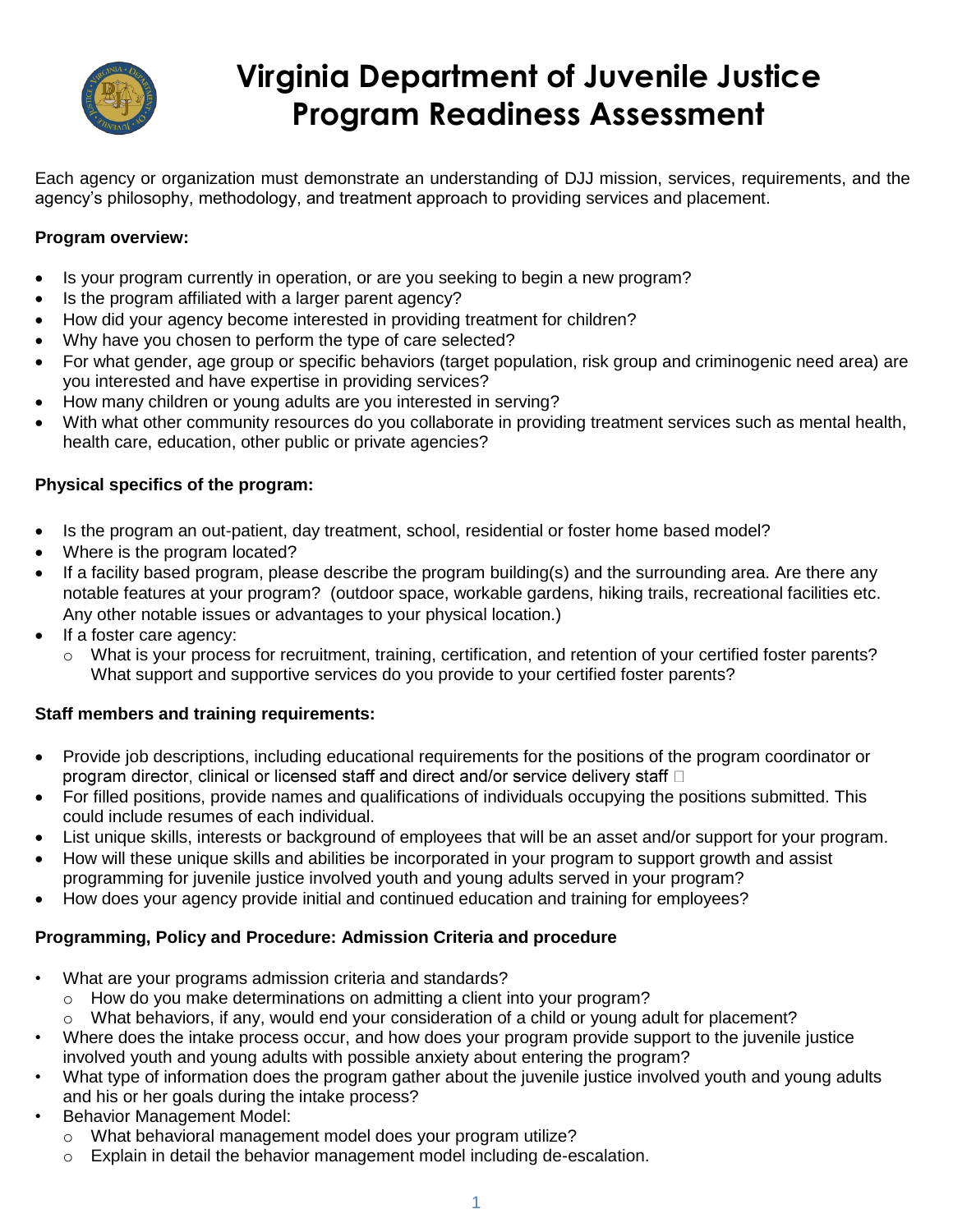- o What skills training, crisis prevention skills, positive behavior management and incentives, and disciplinary techniques are focused on helping build positive personal relationships and self-control?
- o What behavior management model is used?
- $\circ$  If not already explained under staff training, describe how staff are trained and maintain any current certification on the behavior management model.
- o How is the behavior management model trauma informed?
- o How does the behavior management model build on a child's or young adult's strengths?
- o Does your behavior management model include emergency physical intervention (restraint) or seclusion? If yes, please describe in detail the rationale for the model used in your program.

## **Treatment Model:**

- What treatment model does your program utilize? Explain in detail the treatment model, and curriculum, policy, and procedure to implement the model. Is the program evidence-informed or evidence-based?
- If not already explained under staff training, describe how staff are trained and maintain any current certification.
- How is the treatment model trauma informed?
	- o How does the model:
	- o Engage and demonstrate value in families
	- o Address responsivity barriers
	- o Build on protective factors
	- o Include Cognitive –Behavioral Interventions
	- o How are the results of the DJJ Risk and Needs Assessment incorporated?

## **Goal development and monitoring:**

- Who is involved in the development of the service or treatment plan?
- How are goals identified?
- How does the program complete the assessment and evaluation of the client to write the Assessment and Evaluation Report?
- How are behavioral changes assessed, monitored and evaluated?
- How are positive behaviors reinforced and negative behavior reduced?
- What Quality Assurance measures are implemented to ensure fidelity to the implemented behavioral management and rehabilitation models?
- How does your agency monitor, track, document and review progress toward client goals daily, weekly, and monthly?
- Daily structure and programming:
	- o Please provide a proposed weekly schedule of programming.
	- o What does the daily and weekly schedule of services look like?
	- $\circ$  Who is responsible to deliver services (Please indicate specific positions given the task)

# **Transition and Aftercare Services:**

- How does your program incorporate family members or other juvenile justice involved youth and young adults resources into your service plans for the juvenile justice involved youth and young adults?
- Does your program assist in identifying aftercare resources?
- If yes, what specific methods and services do you incorporate?

# **Related Activities**

- Describe how your agency keeps records in an individual, confidential file as. Provide a sample file format.
- Describe how your agency provides the daily care for the child or young adult including your relationships with local schools, physical and mental health providers, and dental providers.
- Describe your agency's policy on a child's or young adult's personal belongings, including clothing and other personal items held by the child or young adult.